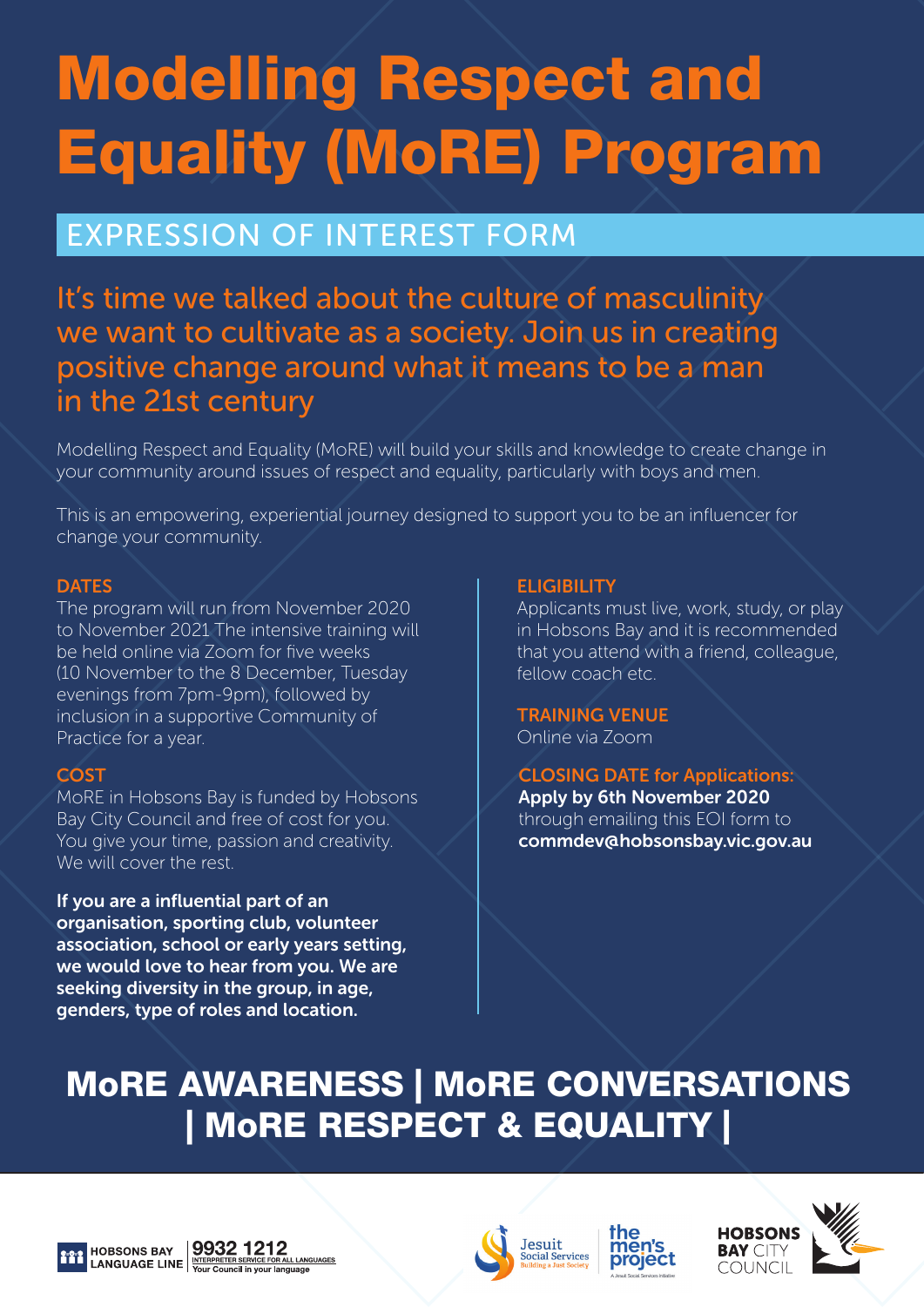| <b>Applicant's Details</b>                                |               |           |           |           |                 |       |
|-----------------------------------------------------------|---------------|-----------|-----------|-----------|-----------------|-------|
| <b>FIRST NAME</b>                                         |               |           |           |           |                 |       |
| <b>PREFERRED NAME</b>                                     |               |           |           |           |                 |       |
| <b>LAST NAME</b>                                          |               |           |           |           |                 |       |
|                                                           | <b>STREET</b> |           |           |           |                 |       |
| <b>ADDRESS</b>                                            | <b>SUBURB</b> |           |           |           | <b>POSTCODE</b> |       |
| <b>POSTAL ADDRESS</b>                                     |               |           |           |           |                 |       |
| <b>BEST PHONE NUMBER</b>                                  |               |           |           |           |                 |       |
| <b>EMAIL ADDRESS</b>                                      |               |           |           |           |                 |       |
| <b>AGE: PLEASE TICK</b>                                   | $18 - 24$     | $25 - 34$ | $35 - 49$ | $50 - 59$ | $60 - 69$       | $70+$ |
| <b>COUNTRY OF BIRTH</b>                                   |               |           |           |           |                 |       |
| <b>CULTURAL BACKGROUND</b><br>(ie: Your Family's Culture) |               |           |           |           |                 |       |
| <b>LANGUAGE SPOKEN AT HOME</b>                            |               |           |           |           |                 |       |









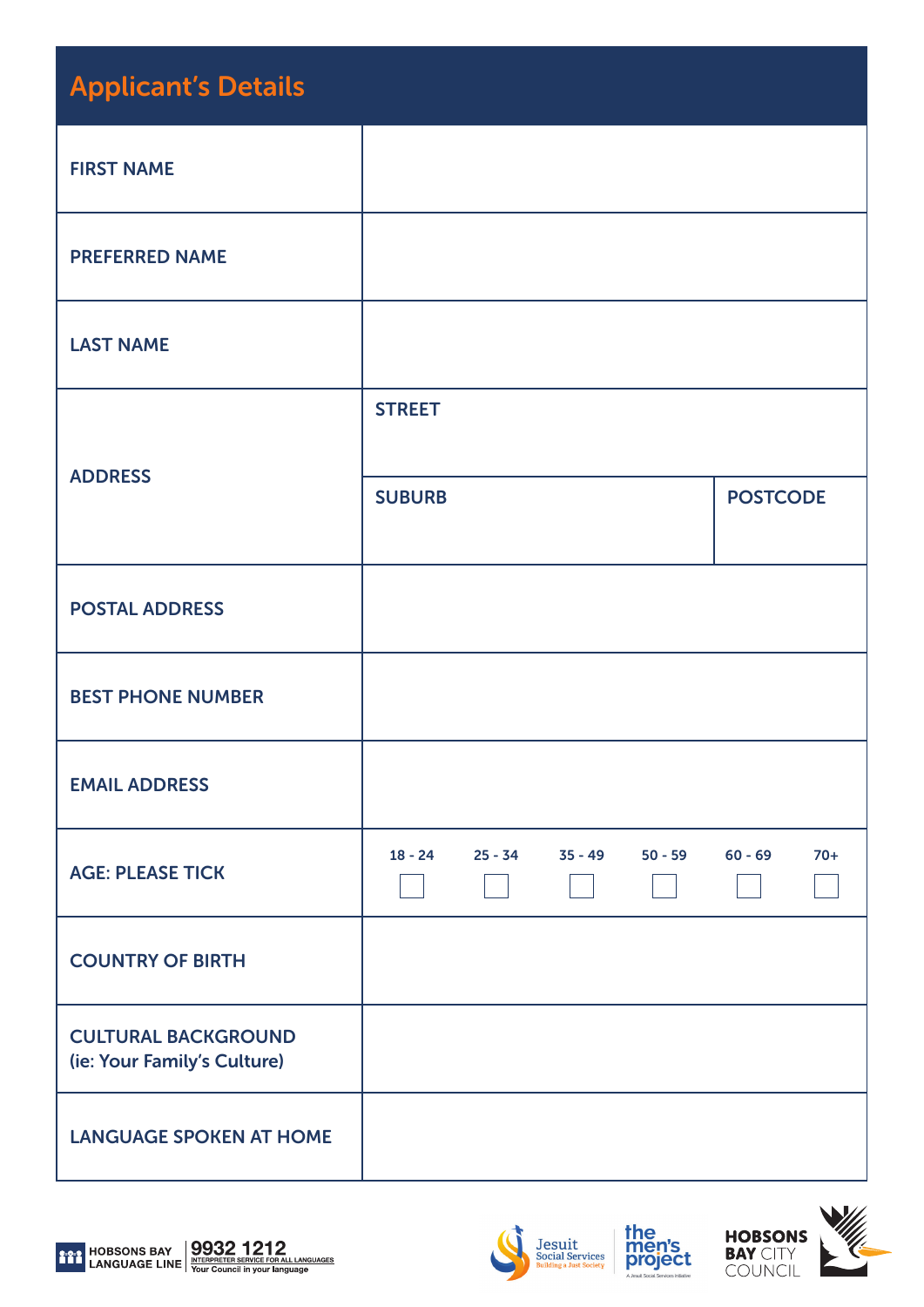| Tell us about your connection to Hobsons Bay and how you work with, educate, |
|------------------------------------------------------------------------------|
| train or come into contact with men and boys. Please specify                 |
|                                                                              |
|                                                                              |
|                                                                              |
|                                                                              |
| Why do you think the MoRE program is important?                              |
|                                                                              |
|                                                                              |
|                                                                              |
|                                                                              |
| What do you think are the top three health concerns for men and boys today?  |
| $\mathbf{1.}$ $\blacksquare$                                                 |
|                                                                              |
|                                                                              |
|                                                                              |